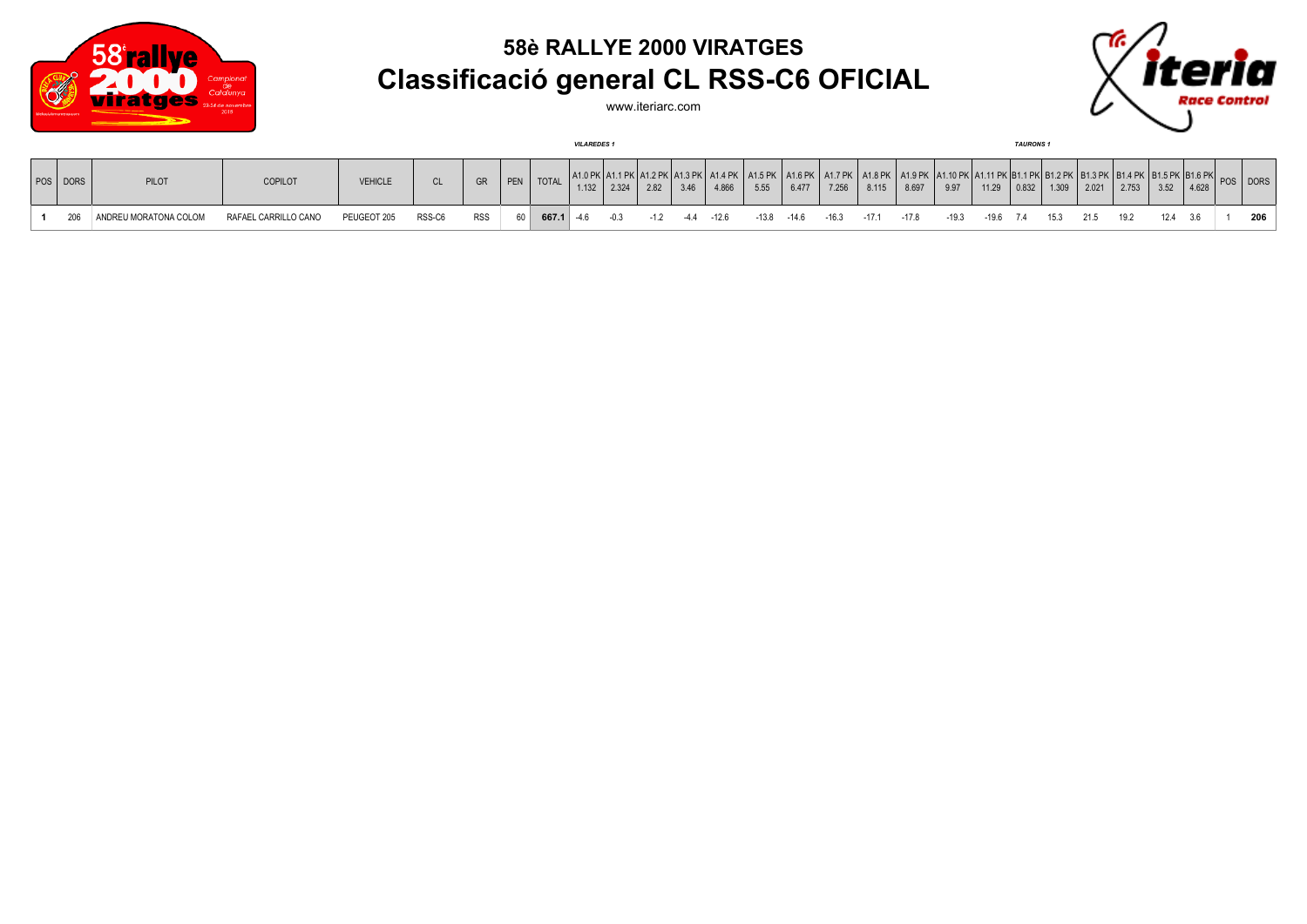

## **58è RALLYE 2000 VIRATGES Classificació general CL RSS-C6 OFICIAL**

www.iteriarc.com



| <b>VILAREDES 2</b> |     |                                                                                          |                         |       |  |               |      |             |       |              |       |     | <b>TAURONS 2</b> |       |                                                             |                    |               |       |       |       |                      |           | <b>TALAMANCA1</b> |         |                                                   |     |      |                          |       |      |      |      |      |     |
|--------------------|-----|------------------------------------------------------------------------------------------|-------------------------|-------|--|---------------|------|-------------|-------|--------------|-------|-----|------------------|-------|-------------------------------------------------------------|--------------------|---------------|-------|-------|-------|----------------------|-----------|-------------------|---------|---------------------------------------------------|-----|------|--------------------------|-------|------|------|------|------|-----|
|                    |     | $POS$ DORS $\left \begin{array}{c} B1.7 \text{ PK} \\ 5.801 \end{array}\right $<br>5.801 | <b>B1.8 PK</b><br>6.546 | 7.018 |  | $1.132$ 2.324 | 2.72 | 3.46        | 4.866 | 5.43         | 6.477 |     | 7.256 8.115      | 8.697 | ן אם פיפון אם זי פם ואם זי פגואם מזי פגון אם מימון:<br>9.97 |                    | $11.29$ 0.832 | 1.309 | 2.021 | 2.753 | PK   B2.5 PK<br>3.52 | 4.628     | 5.801             | 6.546   | $K$ B2.6 PK B2.7 PK B2.8 PK B2.9 PK C1.1<br>7.018 |     | C1.2 | $\vert$ C <sub>1.3</sub> | C1.4  | C1.5 | C1.6 | C1.7 | C1.8 |     |
|                    | 206 | $-11.1$                                                                                  | $-19.2$                 | -13.8 |  |               |      | $-2.0 -8.1$ |       | $-9.1 - 4.5$ |       | -46 | -3.0 -6.6        |       | $-3.4$                                                      | -9.6 5.5 13.5 21.8 |               |       |       | 22.8  |                      | 17.3 10.7 | $-3.8$            | $-11.3$ |                                                   | 3.4 |      | 0.9                      | $-16$ |      | -39  |      |      | 206 |